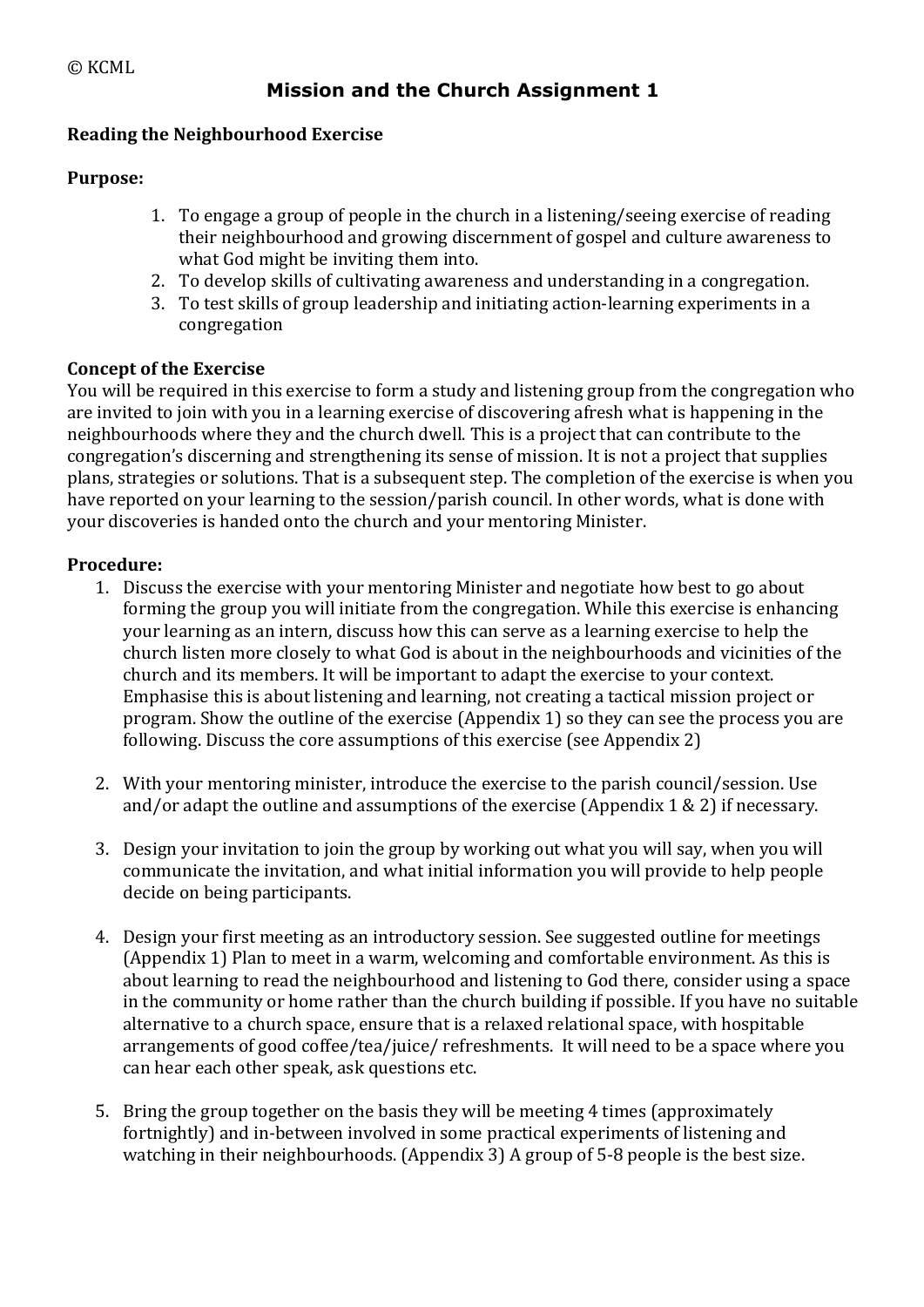- 6. Keep a journal throughout the exercise so you can record your reflections on each step in the exercise. Ensure there is a journal entry after each group meeting  $-$  which will be supplied in your write-up of the exercise.
- 7. The practical experiments involve paying attention to the physical and social dimensions of the neighbourhood, and meeting and listening to stories of neighbours. Participants in the group are encouraged to keep a journal/notebook during this time to record what they are discovering and have something to report-back to the group.
- 8. Work out with the group what vicinities people will concentrate their neighbourhood listening time in. Is the neighbourhood they physically reside in removed from the church location ? Are there any who reside or spend significant amounts of time closer to the church? Should some attempt this around the church?
- 9. This exercise including the preparation and reporting time will take you about 3 months to complete.
- 10. In your final group meeting you will bring the exercise to closure. You will need to ascertain what action participants want to take with what they have discovered and learnt. There are a range of options you could invite them to consider. They could continue to meet as a group and dig deeper into their discoveries. They could with the parish council/session and mentoring minister's support, be invited to share their learning with the congregation. They could finish with agreeing to utilise the personal learning in their ongoing church life. Allow for them to suggest options you have not thought of. Be careful to thank them for letting you lead the exercise.
- 11. Ensure your mentoring minister is fully briefed on the progress of the exercise and negotiate how you will present the outcomes of the exercise to the parish council/ session. If participants of your group are to be involved in the presentation, ensure they know what is being asked of them. REMEMBER this exercise is not designed to arrive at a strategy of neighbourhood outreach. Members of the parish council/ session or participants in the group may suggest practical experiments or actions as part of a response to vour presentation. Remind them gently, this belongs to their processes of further discernment and decision-making. This exercise you have led as an intern does not determine a particular course of action.

### **WRITE UP**

Write a summary reflection on the exercise when complete. (Max 1500 words) Include discussing the practical, behavioral and attitudinal challenges you faced.

- How did you adapt the exercise to your context?
- How was the exercise received? What happened as the exercise proceeded ?
- How did you react to the group and to the parish council/ session ? What did you discover about yourself in leading an exercise like this?
- How does this inform your understanding of ministry identity and practice?
- What theological and missiological insights did you integrate from this exercise?

Include as appendices to your reflection, a copy of

- (a) The prepared outlines of each of your meeting sessions (ie content and agenda)
- (b) Your journal reflection after each group meeting.
- (c) The presentation you made to the parish council/session.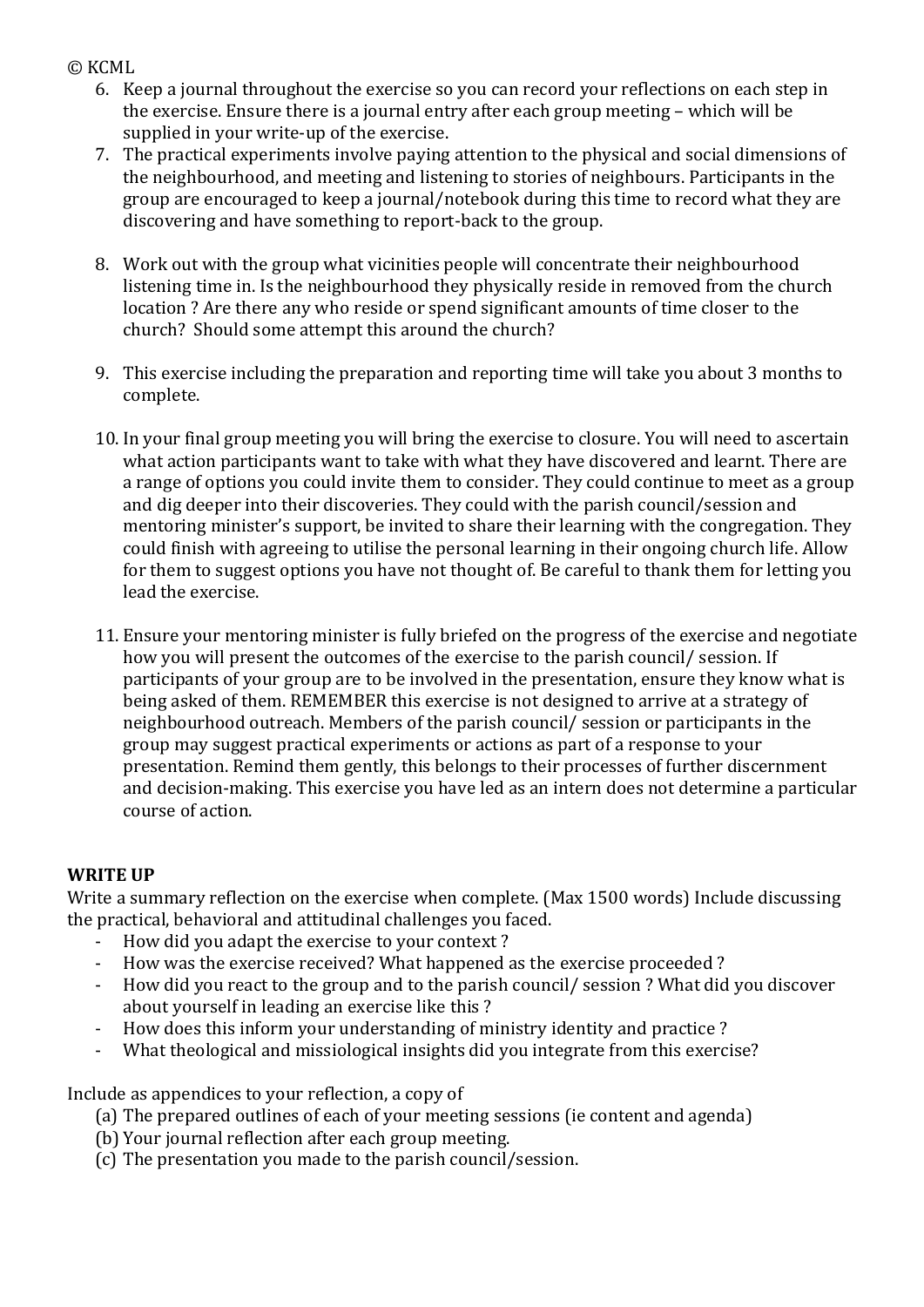# Appendix 1. Outline of the 'Reading the Neighbourhood' Group Exercise

## **Meeting One: Introductory Session**

- Welcome and brief personal introductions. Overview of this session.
- A biblical listening exercise called "Dwelling in the Word' using Luke 10: 1-12 (Appendix 5)
- An introduction to the whole exercise (meetings and neighbourhood listening experiments. (Provide a brief handout synopsis)
- The basis for *Reading the Neighbourhood* exercise (use and adapt Appendix 2)
- An opportunity for dialogue and questions.
- The use of video clips if relevant to illustrate.
- Timing and placement of the next 3 meetings. Discussion of any variations, opportunity for feedback post-meeting and contact details.
- Identification of neighbourhoods of participants.
- Outlining the practical experiments of walking and listening in the neighbourhood with new eyes and ears. (Appendix 3) Ask them just to start with Part 1 of Appendix 3 until next time.
- Discuss any ways of supporting and praying for each other through the time of this exercise.

# **Meeting Two**

- The biblical listening exercise called "Dwelling in the Word' using Luke 10: 1-12 again.
- Sharing with each other what we've been discovering in some of the walking around our neighbourhood and any early reflections on what we have seen and heard.
- Any notable "first stories"
- Read together and discuss the hand-out article "Seeing our neighbourhood with fresh eyes" (Appendix 4)
- Encourage each other in continuing to walk their neighbourhoods and start adding Part 2 of appendix 3).

# **Meeting Three**

- The biblical listening exercise called "Dwelling in the Word' using Luke 10:25-37
- Sharing with each other what we are discovering in some of the walking around our neighbourhood, meeting neighbours (Part  $1 \& 2$  -Appendix 3 and any reflections on what we have seen and heard.
- Read and discuss hand-out "Listening to our neighbours with fresh ears" (Appendix 5)
- Talk together about how you might find natural ways of meeting people and attending to the stories of some of the people who live on your street.
- Encourage each other in walking and meeting people in the neighbourhood.

# **Meeting 4**

- The biblical listening exercise called "Dwelling in the Word' using Luke 10: 1-12 again.
- Sharing the practical exercises with each other since last time. Look at questions in Part 3 of Appendix 3.
- Establishing where we have got to. Talk with the group about the scope of this exercise, and the potential ahead, in particular, more seeing and listening, followed by intentional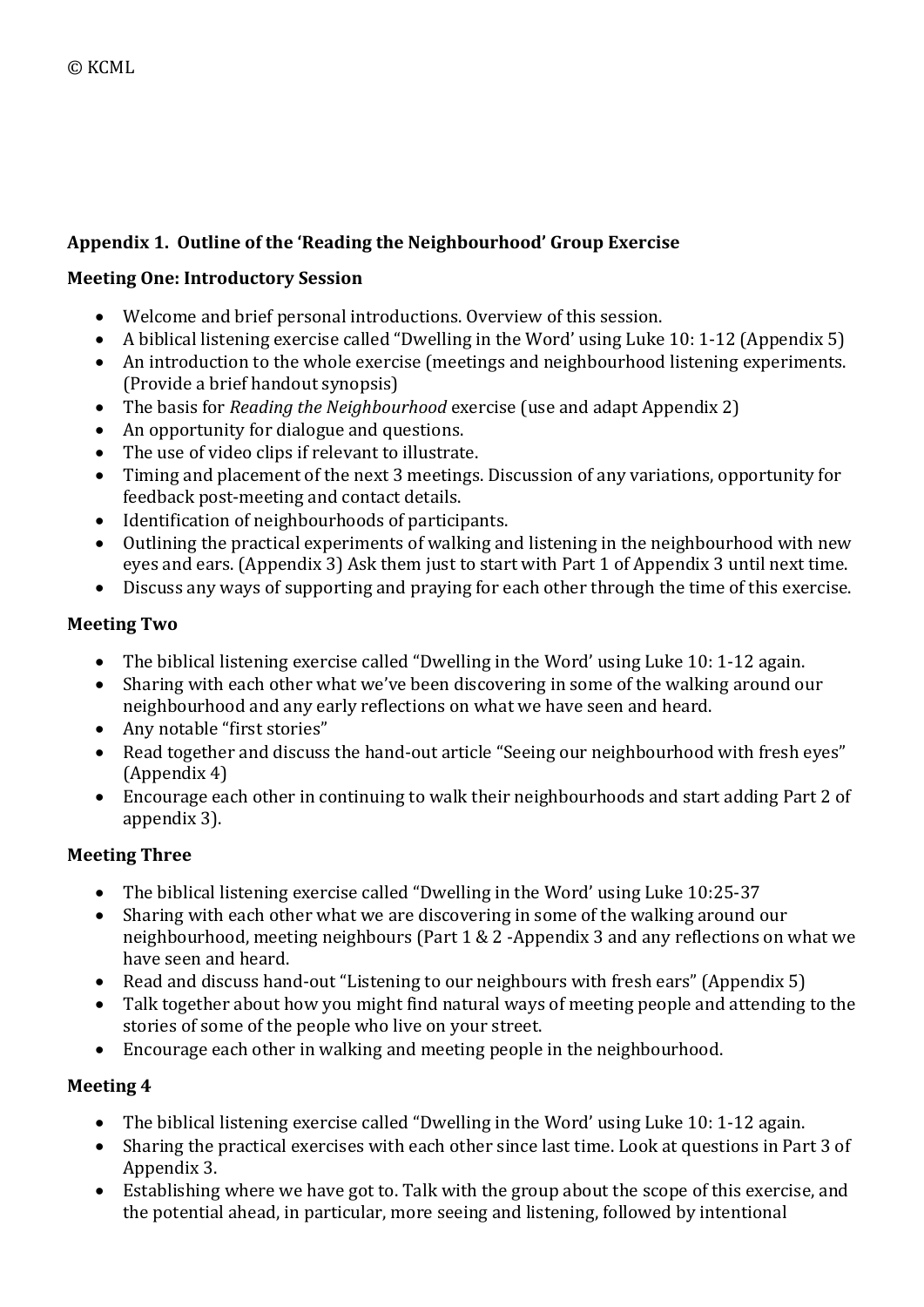discernment, before contemplating specific responses. Discuss what could lie ahead. See Appendix 6.

- Discuss the options that could be taken from the finish of this exercise. (i) continue to meet as a group and dig deeper into their discoveries. The workbook "Moving Back into the Neighbourhood" steps 3-6 (available online at http://www.themissionalnetwork.com/index.php/resources/joining/moving-back-intothe-neighborhood) is a guide that could take them further in this journey. (ii) with the parish council/session and mentoring minister's support, invited to share their learning with the congregation. (iii) utilizing the personal learning in ongoing church life. (iv) other
- Prayer, thanks and encouragement.

## Appendix 2. Key assumptions to listening and discerning God's invitation to engage with his Spirit in the community and neighbourhood.

## **1.** A church is called to be a mission-shaped people.

The reason local churches are called into existence is that they might be God's mission shaped people where they are amongst communities and neighbourhoods. For too long churches assumed this meant getting people to come and join their church. So they designed church buildings and programs to attract people and expected that people would keep coming to fill the pews and activities. This worked for many years in a society familiar with and sympathetic to Christianity. It continues to work when a new church venture relies on attracting disillusioned church goers from other churches. (transfer growth). However the time when we could assume people considered church life as a worthy of investigation is passed. We need a different way of being God's people that pays attention to what God is up to in the community and neighbourhoods beyond our activities.

2. Paving attention to **what God might be up to** in the neighbourhood/community We are starting with the assumption that God is already ahead of us in the world and that the Kingdom of God is a coming reality that the Spirit is bringing about. We rediscover what it means to be church when amongst other things we join with what God is about through the Gospel of Jesus Christ in the places and spaces we inhabit, work, live and socialize. This may be a new way of thinking about God, the Gospel and mission for some people. Sometimes we are led to believe that the only time and place you can know anything about what God is up to is when you are in worship in a church building, listening to a sermon or gathered in a small group studying the bible with people like you. This in no way diminishes that fact that we encounter God in worship, preaching and in a community of believers. It is widening our attention so that we can locate what and who our church existence is for.

# 3. Paying attention to neighbourhood/community.

Some might suggest this focus on neighbourhood is a romantic throwback to an era that no longer exists. In a wired highly mobile world many people only sleep in neighbourhoods and carry out their primary community elsewhere based in fluid "networks". Many of younger generations are constantly on the move, forming relationships online, in cafes, bars and in colleges and universities. While this is undoubtedly true, human beings in the  $21<sup>st</sup>$  century are not necessarily better off for this being true. By de-localising social life, people are experiencing more and more dis-location from one another and the formation of radically individualized fragments. As the local becomes more opaque, the global becomes more pervasive and demanding. Interconnections and accountabilities for one's neighbour that form local community and neighbourhood bonds are severely strained: fear of the stranger and the 'other' abounds. While technology seems to make physical "place" irrelevant, human flourishing is built upon a sense of place. A deep loss at belonging is evident in people and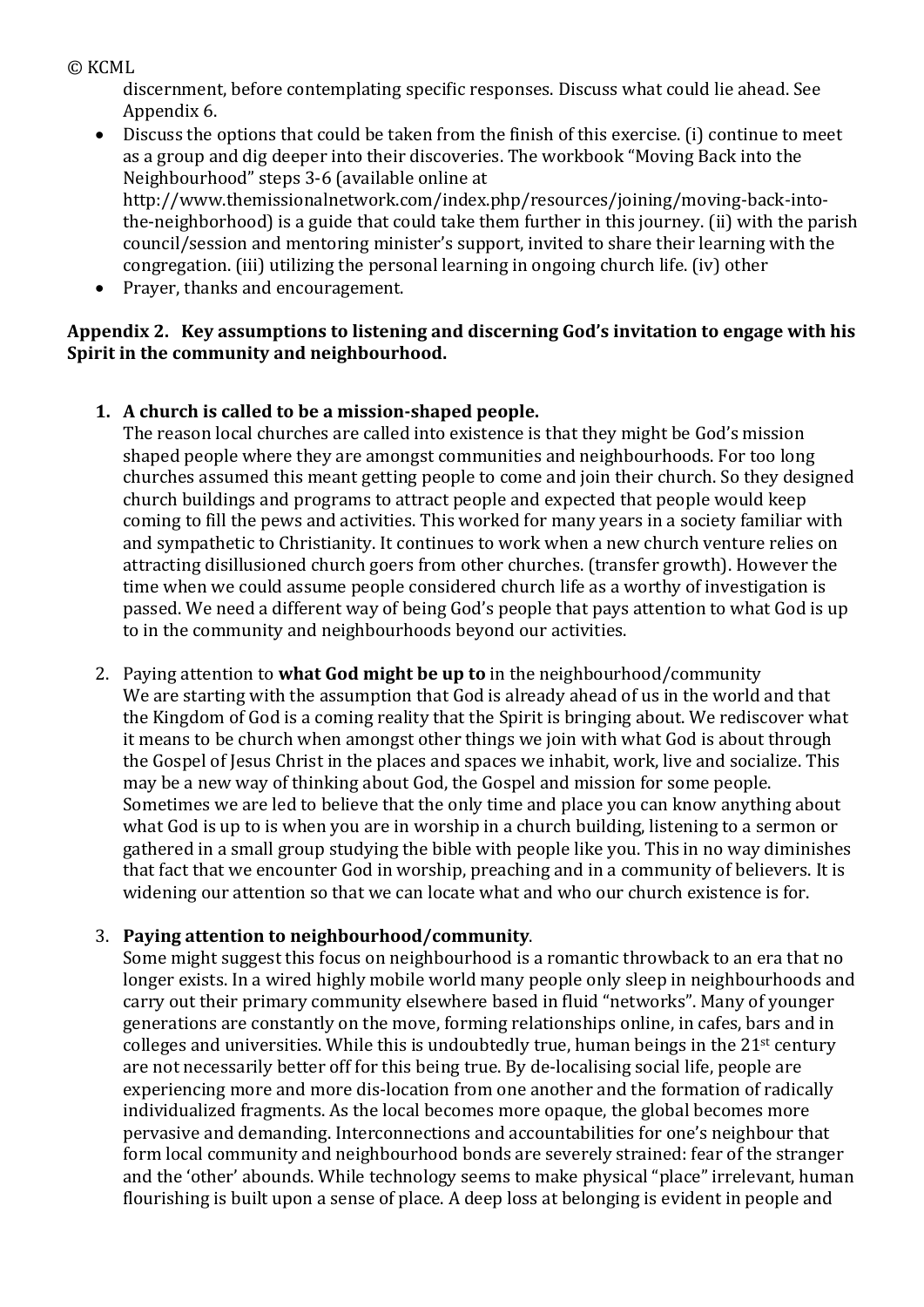many of the social maladies in our society are because in Maori terms, people have no-where to stand.

Neighbourhood/community does not however equate to a particular suburban form. It is about the place where one is usually located for primary human needs: shelter, food, and safety. This will take many forms. The investment in a place, a neighbourhood, whatever its form may be a counter-cultural move asserting that people and places are inseparable.

### 4. **Our communities and neighbourhoods are changing dramatically**

Our local worlds are moving from being homogenized where everyone looks, thinks and speaks the same. We are being connected into a new pluralized, globalized world that is forming before our eyes. Local communities are now characterized by multiple, competing value systems living side by side. Migration patterns mean that different racial and ethnic groups to ours are living in close proximity and the worldviews and practices of our neighbours are varied and changing. This has two implications. Firstly, we have to stay in touch with these changes unless we want to become ingrown timepieces reflecting a single background or a particular era of church life. No matter how much our established way of life in the church pleases us and meets our affective needs, becoming a guardian of one moment in time and culture is not God's intention for the church. We can have our traditions, but they always require re-invention (reform) in order for the church to be a living witness and sign of what God is doing in the changing world of our communities and neighbourhoods. Secondly in being faced with a changing community, loving our neighbor as ourselves requires a willingness to engage the stranger across the street rather than retreating into safe places of people just like us.

### **5. Paying attention to the stories and lives of people** in our neighbourhoods

Our neighbours are not "mission projects" or "target groups". They are not objects of our ministry, audiences to market the message of salvation to, or "souls" who we recruit for heaven and the pews of our churches. They are people made in the image of God, precious in God's sight and deserve the dignity of being loved and known with no strings attached. Our calling is to walk beside them, be ourselves, listen to them and listen to God at the same time. We want to discover through their stories and lives, and, through what is happening to us as we engage in this relationship, what God might be saying and doing. We want to discern the activity of God's Spirit, not impose our pre-determined message or "answers" on people. In this way we discover two things. First we will gradually discover ways to connect people's stories to the story of Jesus and second, we will be challenged and provoked by what God's Spirit is up to such that our understanding of the gospel and what it means to be the church is challenged. We are changed by the experience!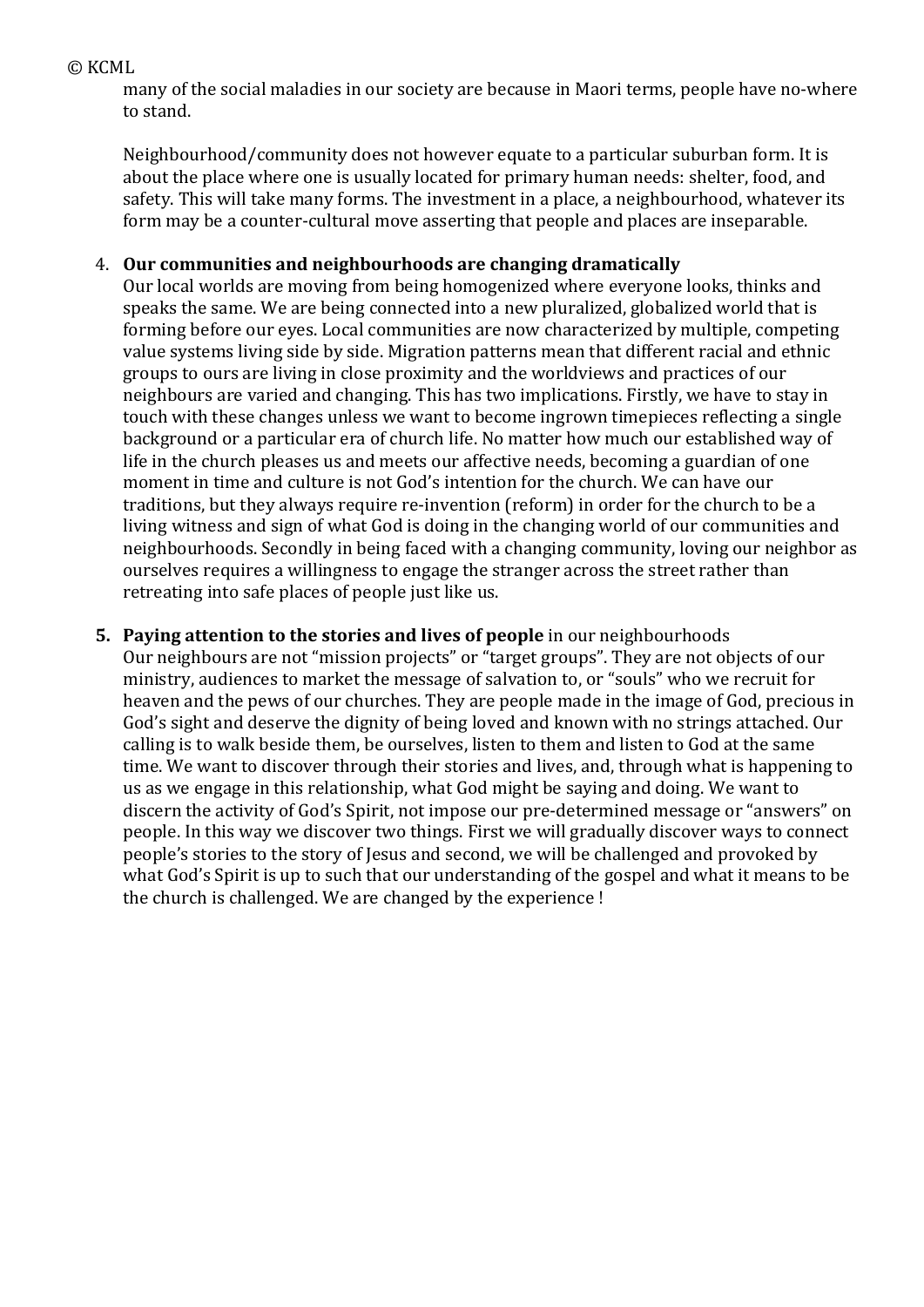# Appendix 3. The practical experiments

## A practical experiment of walking the neighbourhood with new eyes

- (a) Make a regular habit of walking around your neighbourhood (at least 3 times a week during this practical experimentation period) at different times of the day and in different directions
- (b) Pay attention to the ordinary and everyday look of things. What are the smells and sounds of your neighbourhood? Note what kinds of houses people are living in, the lay-out of their front-yards, the housing conditions, the access, the roads, traffic. Note the public services, spaces and amenities in the area. Note who is around at different times of day, where people gather, who is alone, what people avoid. Note age, race, gender, Note any changes taking place as you walk at different times over these weeks.
- (c) Stop to listen to people or be present to other peoples conversation if appropriate
- (d) Draw a map of your neighbourhood as if you are in a helicopter looking down. Note what is at the centre and the landmarks and obvious boundaries, key gathering places, parks, schools, shops, other key institutions. Mark in your most and your least favourite place. Name the people you know and locate them on your map.
- (e) As you walk or following your walks, keep a bit of a journal/notebook with jottings of what you notice, what you have seen that stood out, what made you curious or concerned, what would you like to know more about ?

### A practical experiment of meeting our neighbours and listening with new ears

- (a) You may already be very familiar with neighbours in your street or over your fence. The goal here is to know three neighbours by name and have a conversation about living and belonging in the neighbourhood/area. (no 'religious' conversation expected)
- (b) Look for opportunities to have simple safe conversations. Some questions you might use to hear their stories would be
	- When did you first move here and what brought you here?
	- What has changed about this neighbourhood?
	- What do you like most about living in the area
	- What would you love to see change or happen in this area/community?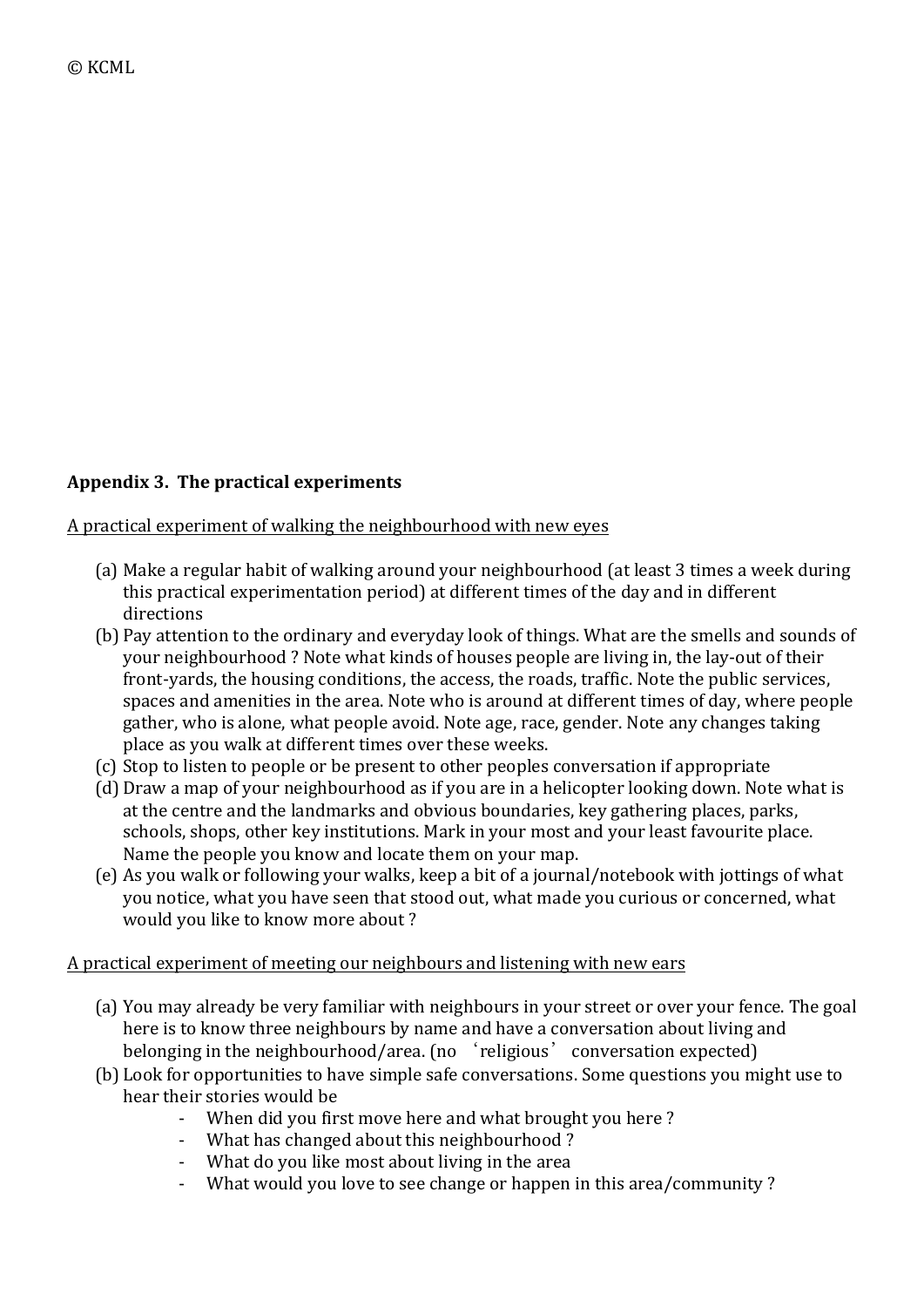Share your own perspectives. Let the conversations be natural, not a list of questions. Assume the stories will come from a number of opportunities rather than a one time event.

- (c) Jot down your own reflections about what you are hearing. Are there any themes or connections you are making? What kinds of conversations keep coming up? What energized you in these conversations?
- (d) Consider more deeply what you are hearing. What parts of your life connect with theirs ? Which don't? What longings or concerns are being voiced? What relationship to the church does any of this have?
- (e) Pray for the 3 people you have met or know.

## Further Reflection after several weeks

- (a) What community and physical issues do you detect might be present in your area?
- (b) Who are the major people groups here and how do they shape the area ? Who is in control, who is invisible, who is ignored, who is connecting, who is adding value locally?
- (c) Consider more deeply what you are seeing and hearing. What are the signs of community, hope, belonging, beauty and goodness ? What are the signs of stress, exclusion, despair, neglect and alienation ? What images or symbols from the neighbourhood represent what you are seeing?
- (d) What am I learning about my Church  $\dot{\ }$  s relationship to this area ?

# Appendix 4. Seeing our neighbourhoods with fresh eyes

*Adapted from Moving Back into the Neighbourhood Workbook by Alan Roxburgh 2010.*

We want to learn together how to see our neighborhoods with fresh eyes in order to ask the question: What is God up to in our neighborhood and how might we join with God right where we *live?* We sometimes get the wrong impression about what God is interested in and where God works in the world. Some of us may think the work of God is for those great, heroic men and women who decide to give up all the have, move across oceans to strange worlds and work amongst people with strange names and languages. When these kinds of perspectives get into our imaginations we tend to see our neighborhoods as just mundane places where we live but not much more. But what if God is just as interested and passionate about your neighborhood? What if, in fact, God is so committed to your neighborhood that God is already ahead of you up to something in the neighborhood, desiring that you would have the eyes to see and the heart to join? What if God's work and amazing future is going on right now in your neighborhood? How would you see this? What might it look like? How would you know if God had moved into your neighborhood?

This question: "What's God up to among the neighborhoods where we live as members of a Christian community?" is based on a theological conviction. The God who has come to us in Jesus is already at work in your neighbourhood where you live out your regular, daily life. Think of the amazing description of God coming to us given right at the beginning of John's Gospel: "And the Word became flesh and pitched his tent beside ours." Someone else put it this way: "God moved in, right next door to us."

Think about this for a moment.

Turn to the part of John 1 and read it out loud several times. The technical word used for what is happening here is *Incarnation;* however, let's not get caught with just technical language that can easily seem out of focus because it feels abstract or too strange for us to understand. The radical message of this passage in John is that **God comes to us and comes to us in the midst of the**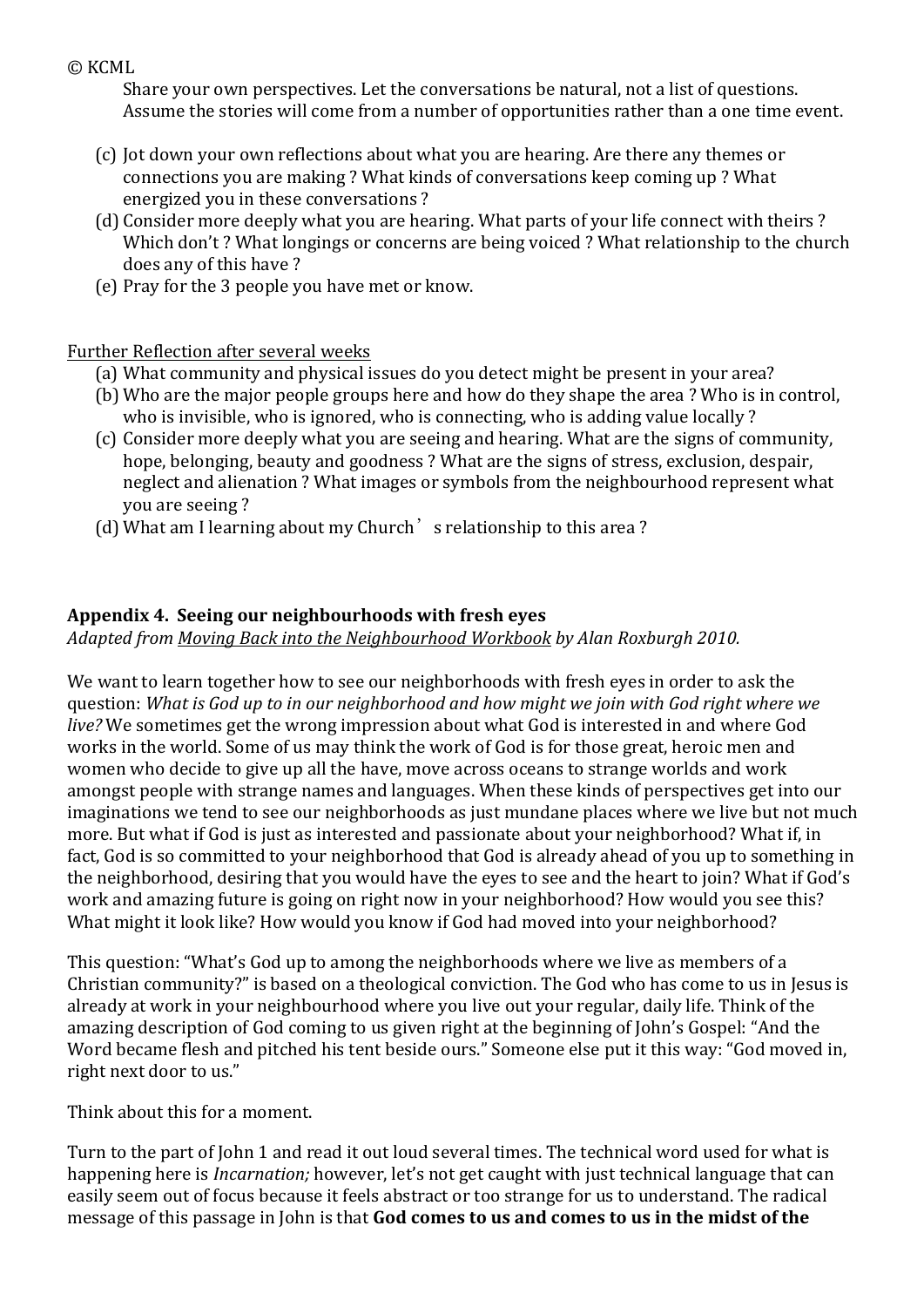## © KCML ordinary and everyday things of our life.

That is what is so amazing about the Gospel!

In Jesus' time the phrase "*pitched his tent*" expresses the idea of tenting which is not about vacations in the wilderness but coming and joining in the ordinariness of our everyday lives. Working, eating, sleeping and being a family would all happen in the same place in the midst of a local town or village.

Where, therefore, is God found? Have you ever noticed that somehow we've managed to turn God's presence into special places (church buildings) or the domain of special people (ministers, missionaries or 'spiritual' people – which usually means not like us) or special times (when we pray or go on a retreat). Does it ever cross your mind that when we think about where we find God most of the time it has to do with what we might call 'inwardness', that is, usually inside our private, personal, inner selves? These are some of the reasons why most of us no longer 'see' God in the neighborhood. We've been shaped to see God only in special places and among special people. However, from the beginning, this has never been the way God comes to us. Reread the birth narratives of Jesus. They are all about the fact that God comes right in the midst of the ordinary. They are about the fact that the God of our story turns up in the most unexpected places - like the neighbourhood rather than the palace or seminary or cathedral or some special, so-called 'holy' place. This is the amazing thing about the way the God of Jesus is at work. Most of the time we are closed off to this imagination, almost blind to the most obvious and clearest way in which God turns up. We've bound God up in the confines of a church building or the intimacy of our private experience or the weekly small group meetings with other Christians while God is out there ahead of us in our neighbourhoods as the *God Next Door.* 

Many of us believe that the primary place where God is at work is in a place called *church*. This is the place we go and find special people (usually identified by some title such as *pastor, reverend, priest, father,* etc) who really do know what God is up to because they were trained and ordained to do so. We on the other hand are not trained and may assume we cannot identify or talk about God at work through the Spirit.

These assumptions are misguided. They have little to do with way Scripture reveals Jesus in the ordi-nariness of birth, family, place and time. Look at Jesus talking about and demonstrating the Kingdom of God. Have you noticed the stories Jesus told about who God is and how we know God? These are stories about a woman cleaning her house, a man plowing a field, someone walking from one place to the next, and people who are just hungry and want some food. God's presence is accounted for in the ordinariness of the everyday, the local and the regular rhythms of life, things, places and events recognizable to the ordinary person, followers from all walks of life. The problem is that most of us have been habituated to think we can't see this 'theology', because we haven't been trained in a special way of knowing. As a result, we're basically closed off from the sense that God is up to something among us in the ordinariness of our neighbourhoods.

This learning to see with fresh eyes is also about becoming attentive to what is around us when we easily come to take things for granted because they are just always there.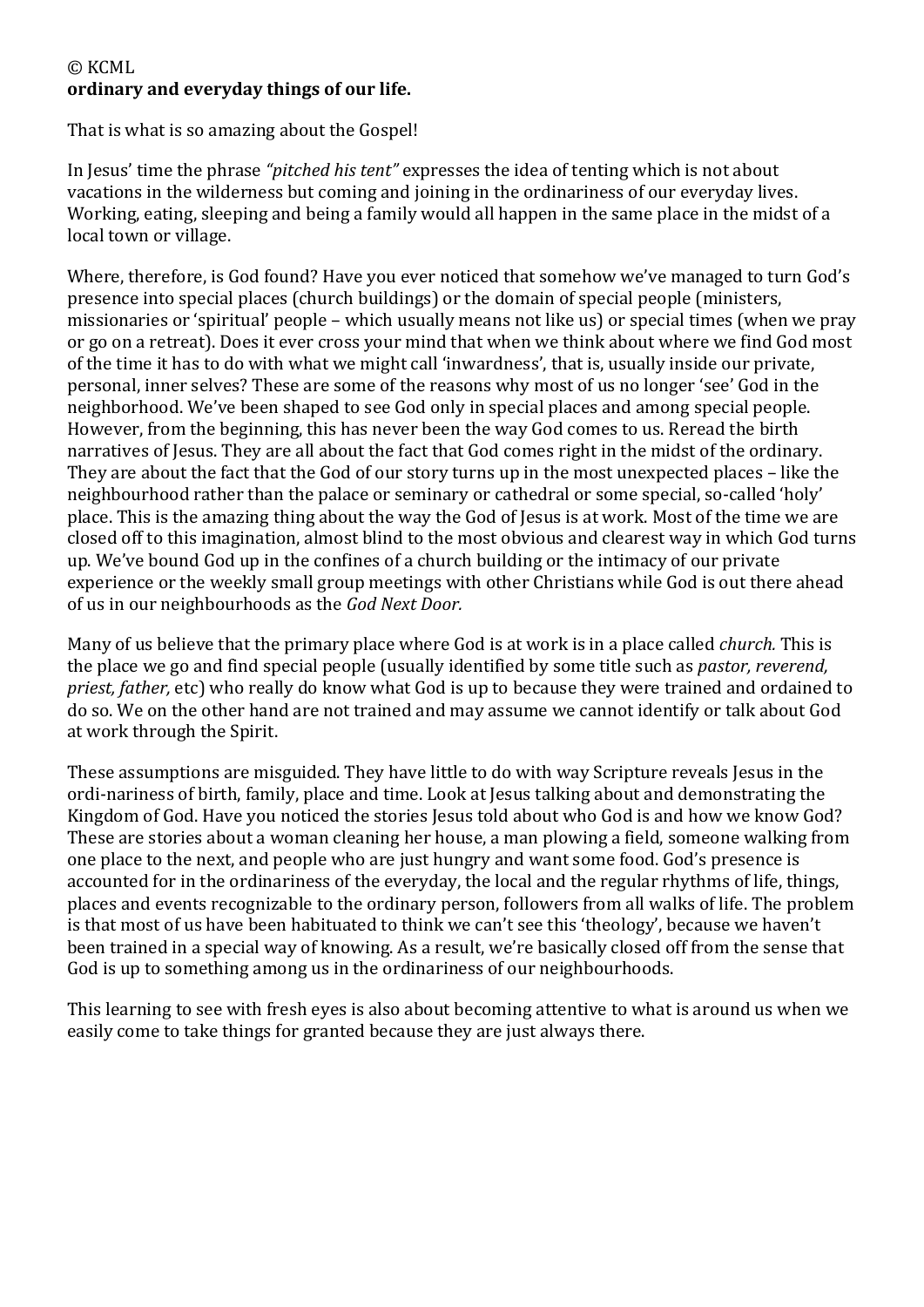# Appendix 5. Listening to our neighbours with new ears *Adapted from Moving Back into the Neighbourhood Workbook by Alan Roxburgh 2010.*

The adventure God is calling you into is about becoming attentive to the stories of the people in your neighbourhood. It is like a newspaper reporter gathering the stories of people, like a local detective looking about for the signs of God's presence. You are learning to be attentive and listen.

How do you wake up to the wonderful, amazing stories of the people in your neighborhood? In these stories the Spirit is shaping things we could never have imagined. It will take time to develop the comfort and skills for this listening and reporting. It's a wonderful gift to the neighborhood and an amazing way to start seeing what God is up to.

Let's be clear about what we do and do not mean here. This is not about coming up with an evangelism plan. You are not going to be asked to assess people on some scale of receptivity to God. On the contrary, we want you to learn how to create a safe, welcoming presence that invites your neighbors to share their stories. People only share their stories when they sense a space where they are welcomed and the other person doesn't have an agenda to make them into something or sell them something. This is what we will call a **safe space.** 

### **Creating Safe Spaces**

We create safe space as we **welcome people without preconceived agendas or objectives.** In the church world, the people in our neighborhoods are often considered 'out there' (prospects for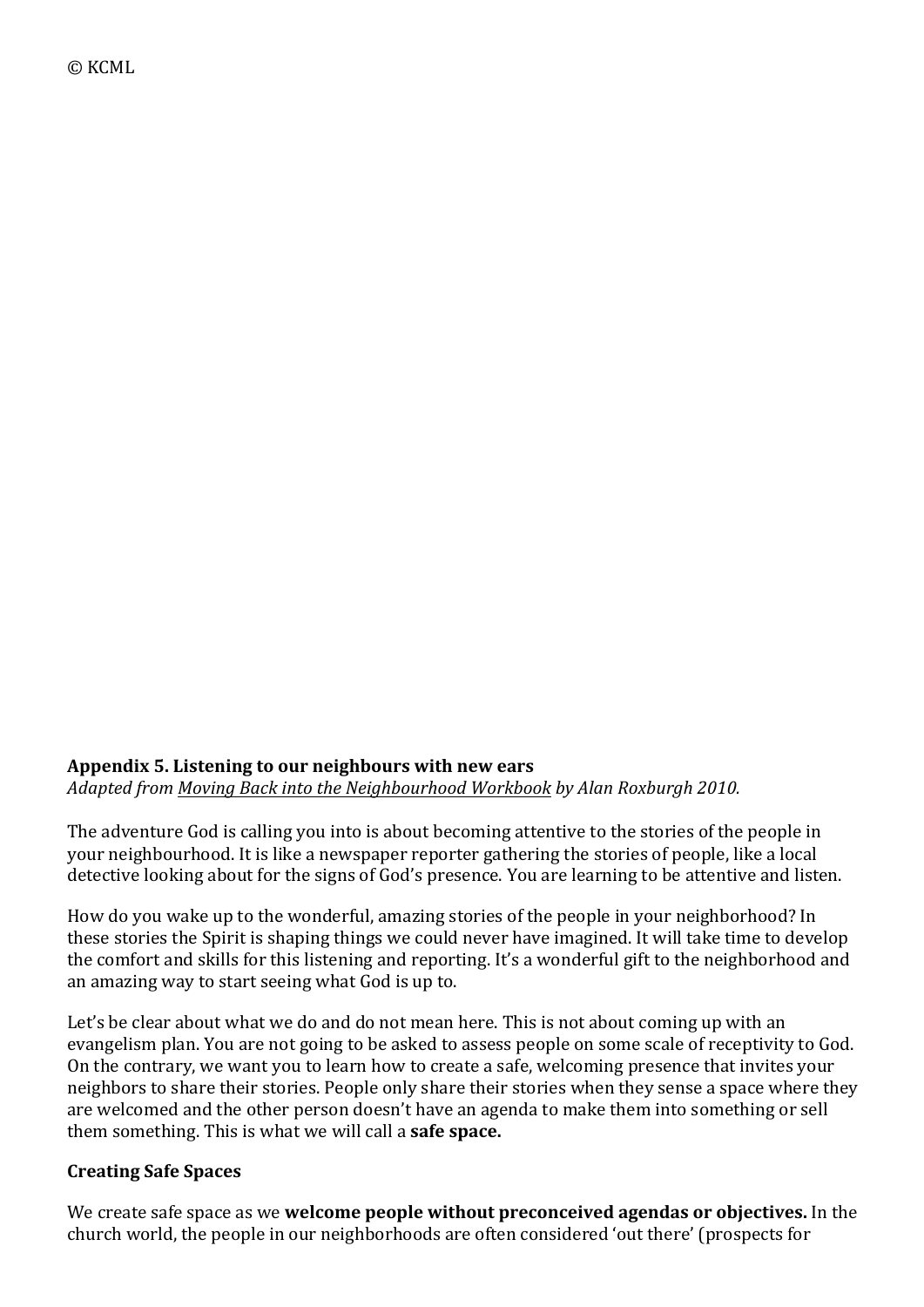evangelism or membership, for example). When that is the objective, we've already turned our neighbor into an object of some end, such as getting him/her to church. We may want this to be a good purpose but it's not where we begin. When people feel we have something to sell or we want them to do something, then they automatically feel it's not a safe space and won't share their stories.

People hunger to find others who will listen to them and hear their stories. We believe that inside people's stories are clues as to what God is up to in the neighborhood and how we can join with God in what the Spirit may want to do.

Our communities are increasingly comprised of people with real differences from one another. Our conviction is that a local church is called and sent to be God's presence with, for, beside, and in our neighborhoods. A bias is built into this conviction. Just as the In- carnation shows us that God chose to be known through a specific place and time with a particular history and identity, so the followers of Jesus can only be the church as they *pitch their tents* among the people with whom they live and work and play.

This challenges our drive-to-church mentality. These drive-to churches occupy people (whole families) traveling many kilometers to get to the church that *meets their particular needs.* It has become the norm for suburban Christians to drive out of the neighborhood, across stretches of roadway to some other place to receive the religious goods and services designed to meet their personal needs. This now-common form of Christian life disconnects us from our neighborhoods.

In Philippians chapter 2, Jesus is described as entering our experience (the local, ordinary contexts of everyday life) to become like us. The Prologue to John's Gospel  $(1: 1-14)$  has that haunting metaphor describing how the Word came and *pitched his tent right* beside ours. The birth narratives proclaim, amazingly, the humanity of Jesus, not simply his divinity. These stories communicate the startling fact that the God of creation entered right into the utter ordinariness of the local and particular in a specific place, among such ordinary and unexceptional people, coming without power, control or any expectation that his needs were the primary objective of his life. Indeed, he came as a stranger. God came as a stranger, and in the biblical imagination, the most vulnerable of persons who comes without claim.

## "... do nothing out of selfish ambition or vain conceit, but in humility consider others better than *yourselves...look not only to your own interests, but also to the interests of others" (Philippians 2: 2–4).*

In Philippians 2:2-4, the focus and priority is not on the church's own needs or expectations, but how to shape life around the other, the non-member, those persons outside the church's context. These passages help point us across the street and around the corner. Part of what this involves is learning the spiritual practice of really seeing and hearing the 'other'.

Welcoming the other (who may be a neighbor across the street but be a stranger to us) is one of the most basic acts of God's people in the Scriptures. As God's people, we live to welcome and receive the other, the stranger, just as God in Jesus has done.

A local church, therefore, lives not for itself but for the 'other' and the 'stranger' in our communities where God is already present. The people in our communities are to shape the focus, concerns and ethos of a local church. This is what makes a local church incarnational. Structures, worship, leadership, programs shape around this overriding focus that has always been at the core of all movements of God's people. This doesn't mean our theology and tradition or the message of the Gospel are co-opted by the values of the social context. Nor does it mean we simply try to please everyone's whims, needs, perspectives or values. It means that our theologies, traditions and practices are tested out as we dwell in a local context and seek to discern what God is up to.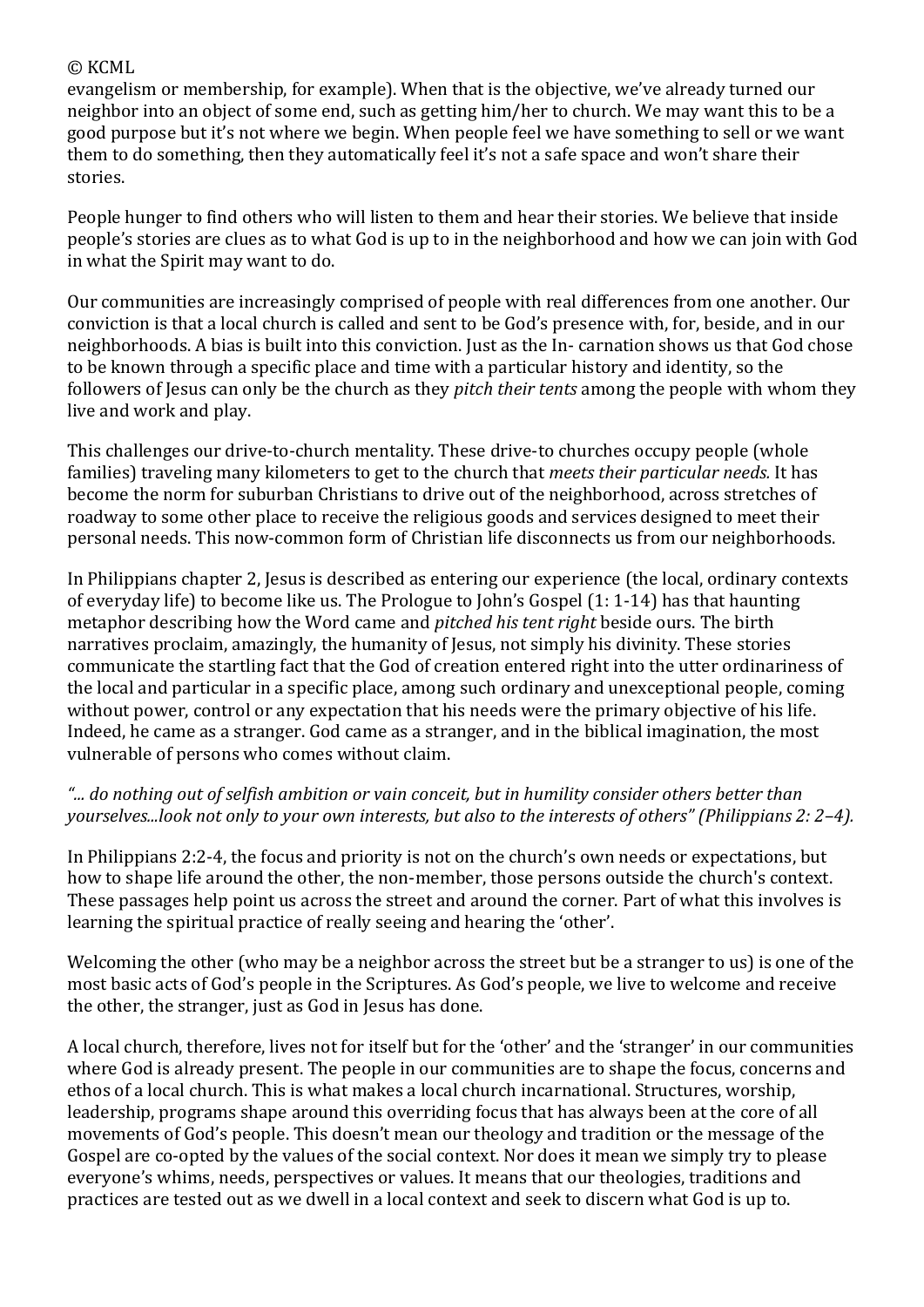#### Appendix 6: Dwelling in the Word

Along with learning to be incarnationally present in our neighborhoods and seeing (discerning) what God is already doing there, the other key act of discerning is **Dwelling in the Word.** 

This practice is about learning to listen to the voice of God and one another's voices through Scripture. Each time you meet as teams, or as leadership, you are invited to dwell in Scripture. This *is* different from Bible Study because it's an exercise in listening and attending, rather than building a *knowledge base about the Bible.* 

What follows is a description of how to create a *Dwelling in the Word* time. It is essential that in this first and in all subsequent meetings together, you begin with this time of dwelling.

Discerning together what God is up to in our neighborhoods is not so much about techniques or skills as it is learning to hear God together and so discern how we might join with the Spirit in our neighborhoods and communities. This is why listening is so important. In every step of the journey we invite each other to dwell in the Word. The following guidelines will help you get started.